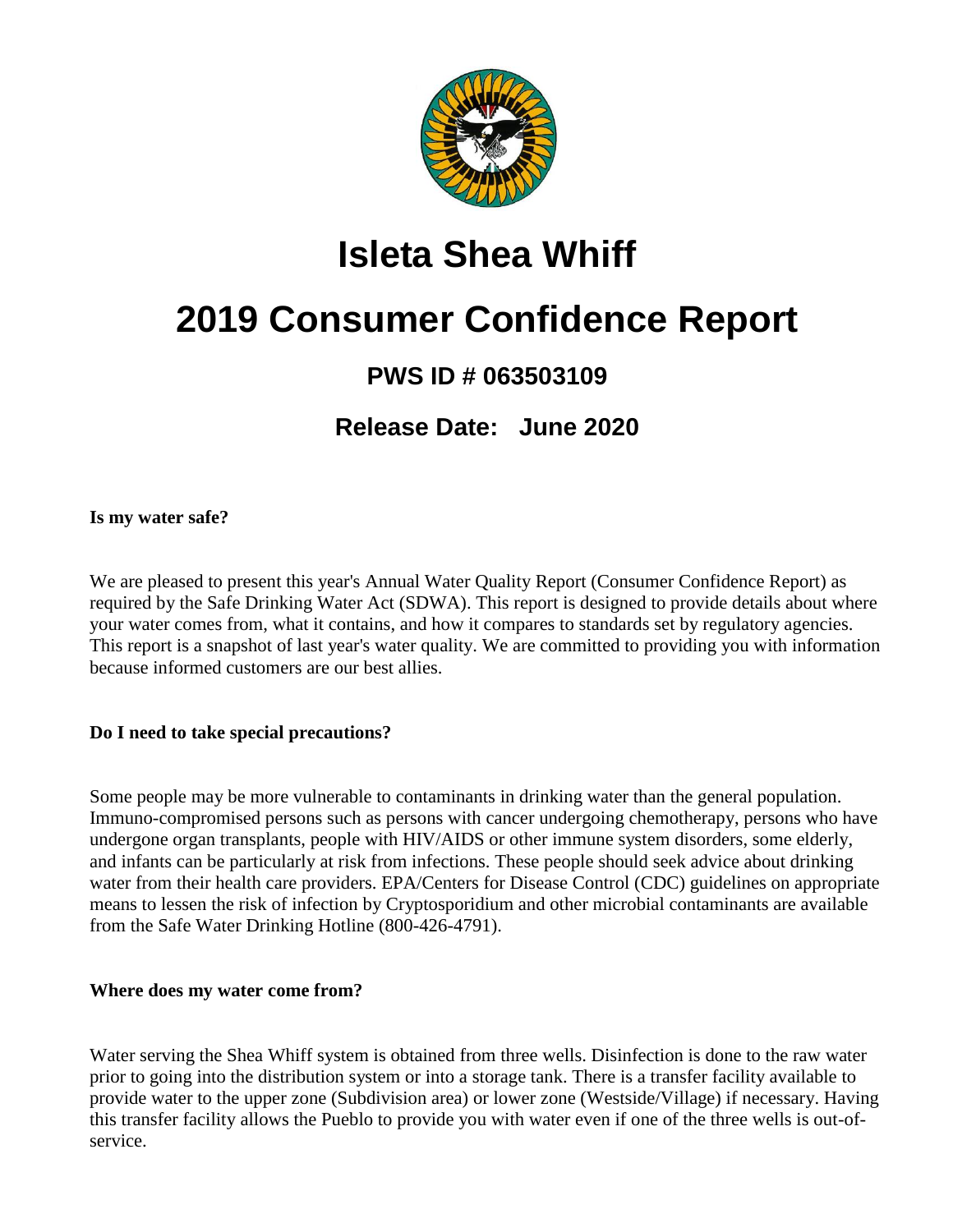#### **Source Water Assessment (SWA) and its availability**

The 1996 amendments to the Safe Drinking Water Act authorize a Source Water Assessment Program to determine the susceptibility of a public drinking water supply to contamination. Sources of contaminants regulated by the Safe Drinking Water Act are required to be inventoried during the assessment process.

The Pueblo of Isleta has a Source Water Assessment available. The Sunset and Los Padillas wells have a *Medium* risk of susceptibility to contamination. The Solar well has a *High* risk of susceptibility to contamination. If you would like to review the reports (for Subdivision and Westside), please contact Mr. Edwin Jaramillo at 505-869-9781.

#### **Why are there contaminants in my drinking water?**

Drinking water, including bottled water, may reasonably be expected to contain at least small amounts of some contaminants. The presence of contaminants does not necessarily indicate that water poses a health risk. More information about contaminants and potential health effects can be obtained by calling the Environmental Protection Agency's (EPA) Safe Drinking Water Hotline (800-426-4791). The sources of drinking water (both tap water and bottled water) include rivers, lakes, streams, ponds, reservoirs, springs, and wells. As water travels over the surface of the land or through the ground, it dissolves naturally occurring minerals and, in some cases, radioactive material, and can pick up substances resulting from the presence of animals or from human activity:

- **Microbial contaminants**: Includes viruses and bacteria, that may come from sewage treatment plants, septic systems, agricultural livestock operations, and wildlife.
- **Inorganic contaminants**: Includes salts and metals, which can be naturally occurring or result from urban stormwater runoff, industrial, or domestic wastewater discharges, oil and gas production, mining, or farming; pesticides and herbicides, which may come from a variety of sources such as agriculture, urban stormwater runoff, and residential uses.
- **Organic chemical contaminants**: Including synthetic and volatile organic chemicals, which are by-products of industrial processes and petroleum production, and can also come from gas stations, urban stormwater runoff, and septic systems.
- **Radioactive contaminants:** Can be naturally occurring or be the result of oil and gas production and mining activities.

In order to ensure that tap water is safe to drink, EPA prescribes regulations that limit the amount of certain contaminants in water provided by public water systems. Food and Drug Administration (FDA) regulations establish limits for contaminants in bottled water which must provide the same protection for public health.

#### **How can I get involved?**

The Pueblo of Isleta encourages residents to contact the Public Works Department with any questions, comments or concerns you may have about your water. Please call our office at 505-869-5170 during regular business hours.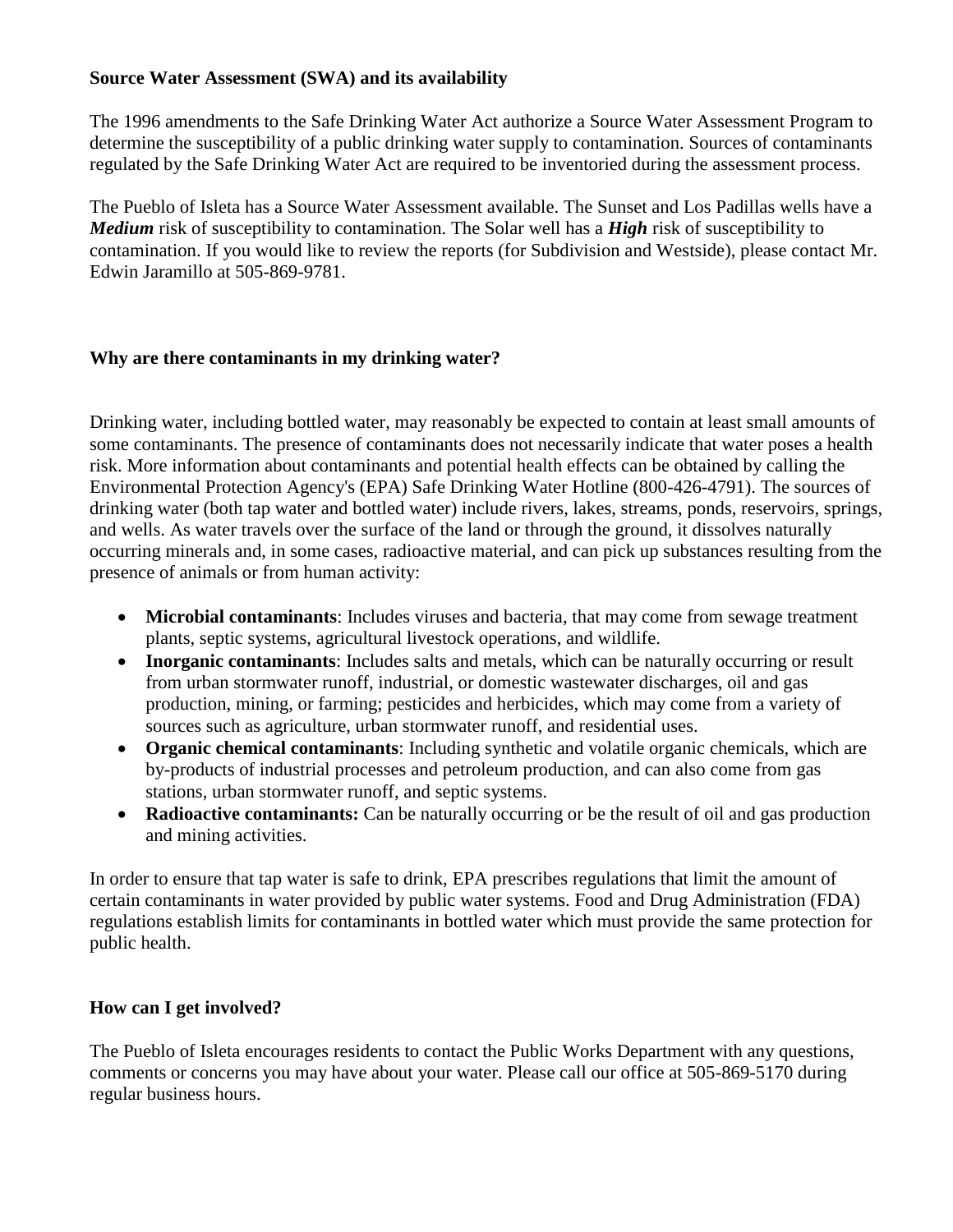#### **Description of Water Treatment Process**

Your water is treated by disinfection. Disinfection involves the addition of chlorine or other disinfectant to kill dangerous bacteria and microorganisms that may be in the water. Disinfection is considered to be one of the major public health advances of the 20th century.

#### **Water Conservation Tips**

Did you know that the average U.S. household uses approximately 400 gallons of water per day or 100 gallons per person per day? Luckily, there are many low-cost and no-cost ways to conserve water. Small changes can make a big difference - try one today and soon it will become second nature.

- Take short showers a 5-minute shower uses 4 to 5 gallons of water compared to up to 50 gallons for a bath.
- Shut off water while brushing your teeth, washing your hair and shaving and save up to 500 gallons a month.
- Use a water-efficient showerhead. They're inexpensive, easy to install, and can save you up to 750 gallons a month.
- Run your clothes washer and dishwasher only when they are full. You can save up to 1,000 gallons a month.
- Water plants only when necessary.
- Fix leaky toilets and faucets. Faucet washers are inexpensive and take only a few minutes to replace. To check your toilet for a leak, place a few drops of food coloring in the tank and wait. If it seeps into the toilet bowl without flushing, you have a leak. Fixing it or replacing it with a new, more efficient model can save up to 1,000 gallons a month.
- Adjust sprinklers so only your lawn is watered. Apply water only as fast as the soil can absorb it and during the cooler parts of the day to reduce evaporation.
- Teach your kids about water conservation to ensure a future generation that uses water wisely. Make it a family effort to reduce next month's water bill!
- Visit [www.epa.gov/watersense](http://www.epa.gov/watersense) for more information.

#### **Cross Connection Control Survey**

The purpose of this survey is to determine whether a cross-connection may exist at your home or business. A cross connection is an unprotected or improper connection to a public water distribution system that may cause contamination or pollution to enter the system. We are responsible for enforcing cross-connection control regulations and ensuring that no contaminants can, under any flow conditions, enter the distribution system. If you have any of the devices listed below please contact us so that we can discuss the issue, and if needed, survey your connection and assist you in isolating it if that is necessary.

- Boiler/ Radiant heater (water heaters not included)
- Underground lawn sprinkler system
- Pool or hot tub (whirlpool tubs not included)
- Additional source(s) of water on the property
- Decorative pond
- Watering trough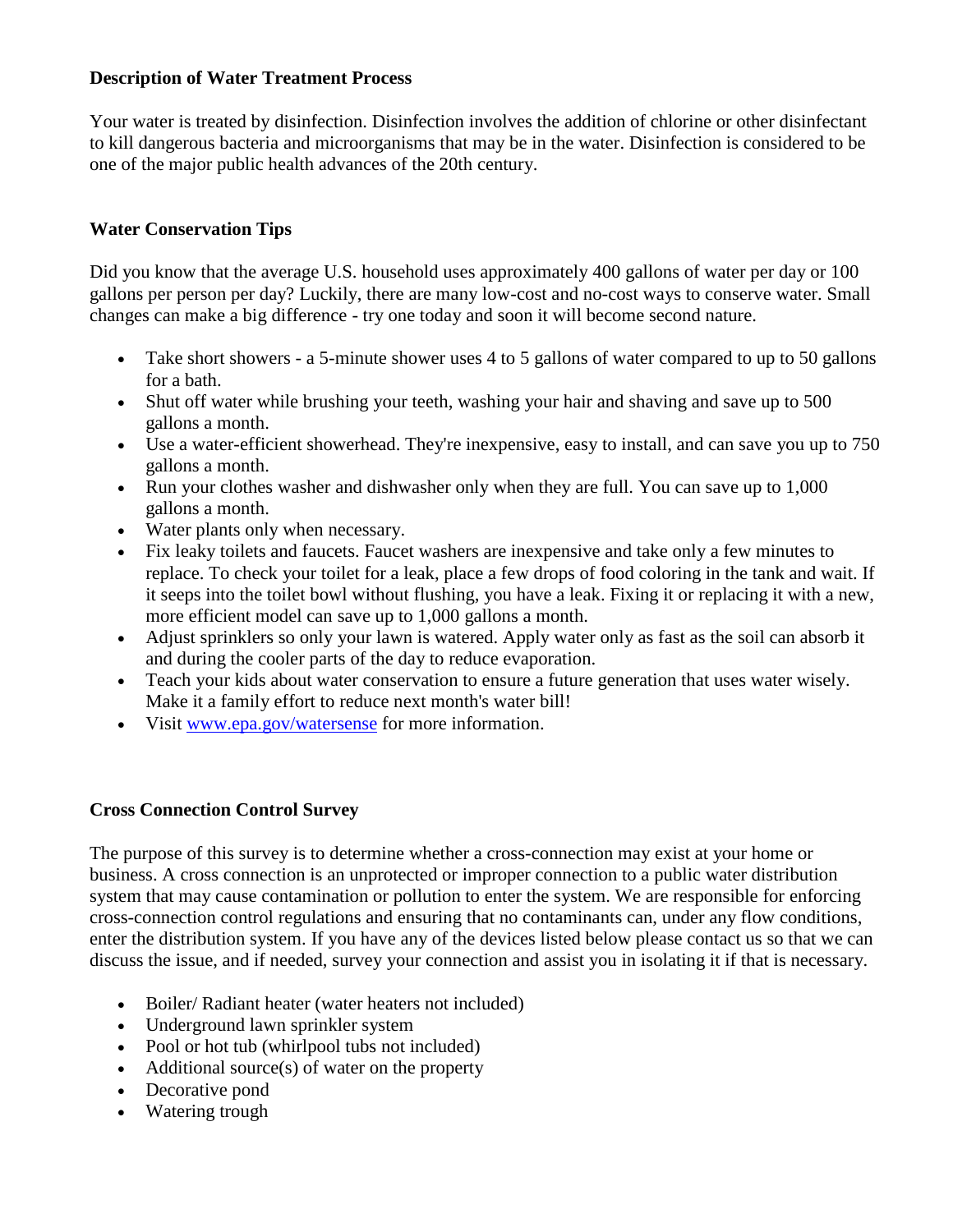#### **Source Water Protection Tips**

Protection of drinking water is everyone's responsibility. You can help protect your community's drinking water source in several ways:

- Eliminate excess use of lawn and garden fertilizers and pesticides they contain hazardous chemicals that can reach your drinking water source.
- Pick up after your pets.
- If you have your own septic system, properly maintain your system to reduce leaching to water sources or consider connecting to a public water system.
- Dispose of chemicals properly; take used motor oil to a recycling center.
- Volunteer in your community. Find a watershed or wellhead protection organization in your community and volunteer to help. If there are no active groups, consider starting one. Use EPA's Adopt Your Watershed to locate groups in your community, or visit the Watershed Information Network's How to Start a Watershed Team.
- Organize a storm drain stenciling project with your local government or water supplier. Stencil a message next to the street drain reminding people "Dump No Waste - Drains to River" or "Protect Your Water." Produce and distribute a flyer for households to remind residents that storm drains dump directly into your local water body.

#### **Additional Information for Lead**

If present, elevated levels of lead can cause serious health problems, especially for pregnant women and young children. Lead in drinking water is primarily from materials and components associated with service lines and home plumbing. Isleta Shea Whiff (formerly Subdivision & Westside water systems) is responsible for providing high quality drinking water, but cannot control the variety of materials used in plumbing components. When your water has been sitting for several hours, you can minimize the potential for lead exposure by flushing your tap for 30 seconds to 2 minutes before using water for drinking or cooking. If you are concerned about lead in your water, you may wish to have your water tested. Information on lead in drinking water, testing methods, and steps you can take to minimize exposure is available from the Safe Drinking Water Hotline or at http://www.epa.gov/safewater/lead.

#### **Additional Information for Arsenic**

While your drinking water meets EPA's standard for arsenic, it does contain low levels of arsenic. EPA's standard balances the current understanding of arsenic's possible health effects against the costs of removing arsenic from drinking water. EPA continues to research the health effects of low levels of arsenic which is a mineral known to cause cancer in humans at high concentrations and is linked to other health effects such as skin damage and circulatory problems.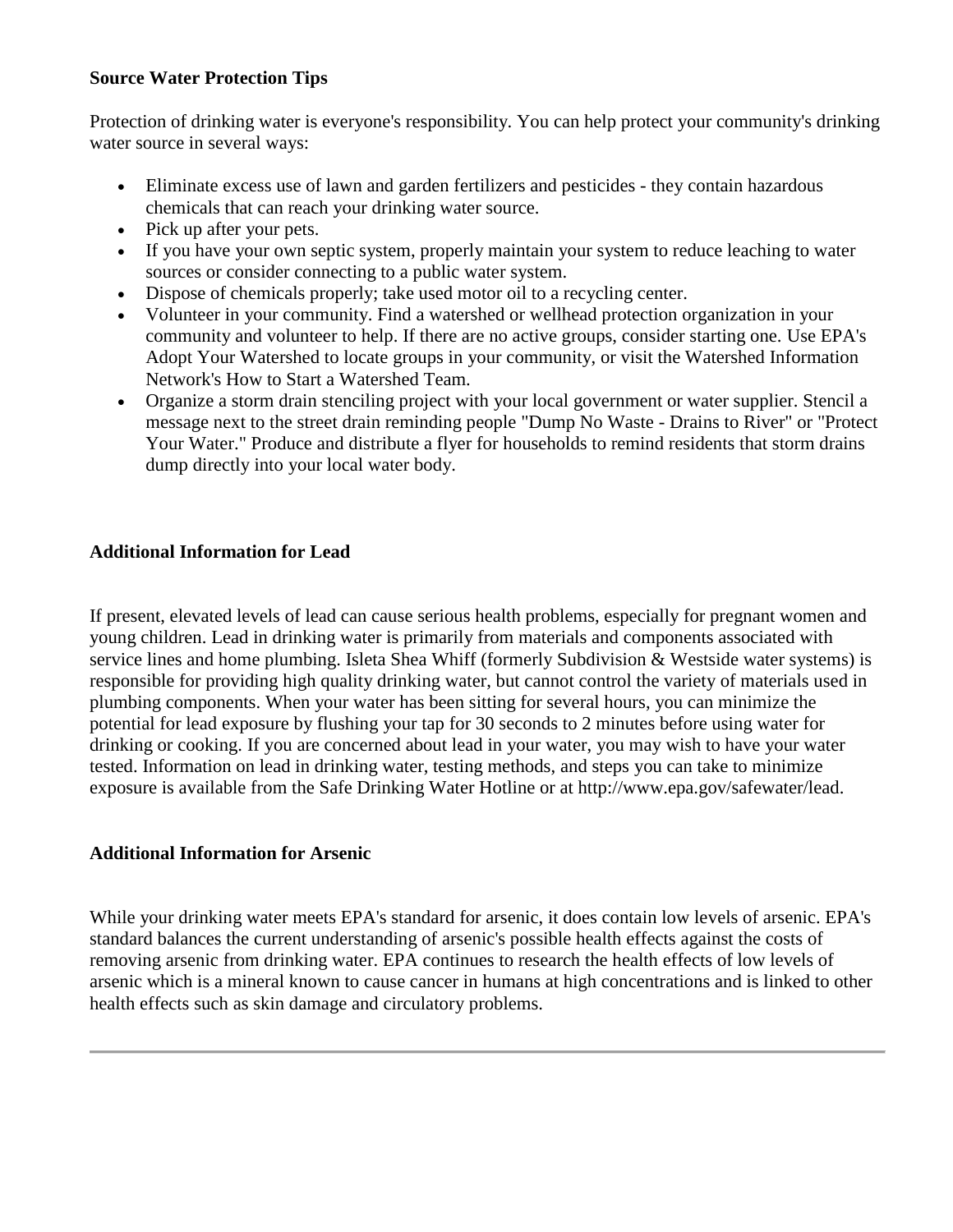### **Water Quality Data Table**

In order to ensure that tap water is safe to drink, EPA prescribes regulations which limit the amount of contaminants in water provided by public water systems. The table below lists all of the drinking water contaminants that we detected during the calendar year of this report. Although many more contaminants were tested, only those substances listed below were found in your water. All sources of drinking water contain some naturally occurring contaminants. At low levels, these substances are generally not harmful in our drinking water. Removing all contaminants would be extremely expensive, and in most cases, would not provide increased protection of public health. A few naturally occurring minerals may actually improve the taste of drinking water and have nutritional value at low levels. Unless otherwise noted, the data presented in this table is from testing done in the calendar year of the report. The EPA or the State requires us to monitor for certain contaminants less than once per year because the concentrations of these contaminants do not vary significantly from year to year, or the system is not considered vulnerable to this type of contamination. As such, some of our data, though representative, may be more than one year old. In this table you will find terms and abbreviations that might not be familiar to you. To help you better understand these terms, we have provided the definitions below the table.

|                                                     |                                        |                | <b>Highest</b>                    |      | Range           |                              |                  |                                                                                                                                    |
|-----------------------------------------------------|----------------------------------------|----------------|-----------------------------------|------|-----------------|------------------------------|------------------|------------------------------------------------------------------------------------------------------------------------------------|
| <b>Contaminants</b>                                 | <b>MCLG</b><br>or<br><b>MRDLG MRDL</b> | MCL,<br>TT, or | <b>Detect In</b><br>Your<br>Water |      | <b>Low</b> High | <b>Sample</b><br><b>Date</b> | <b>Violation</b> | <b>Typical Source</b>                                                                                                              |
| <b>Disinfectants &amp; Disinfection By-Products</b> |                                        |                |                                   |      |                 |                              |                  |                                                                                                                                    |
|                                                     |                                        |                |                                   |      |                 |                              |                  | (There is convincing evidence that addition of a disinfectant is necessary for control of microbial contaminants)                  |
| Chlorine (as Cl2)<br>(ppm)                          | 4                                      | $\overline{4}$ | 1.22                              |      | $0.50$ 1.22     | 2019                         | N <sub>o</sub>   | Water additive used to control<br>microbes                                                                                         |
| Haloacetic Acids<br>$(HAA5)$ (ppb)                  | <b>NA</b>                              | 60             | 6.42                              | 6.42 | 6.42            | 2019                         | N <sub>o</sub>   | By-product of drinking water<br>chlorination                                                                                       |
| <b>TTHMs</b> [Total<br>Trihalomethanes]<br>(ppb)    | <b>NA</b>                              | 80             | 30.6                              | 5.0  | 30.6            | 2019                         | N <sub>o</sub>   | By-product of drinking water<br>disinfection                                                                                       |
| <b>Inorganic Contaminants</b>                       |                                        |                |                                   |      |                 |                              |                  |                                                                                                                                    |
| Arsenic (ppb)*                                      | $\boldsymbol{0}$                       | 10             | 5.8                               | 3.8  | 5.8             | 2019                         | N <sub>o</sub>   | Erosion of natural deposits; Runoff<br>from orchards; Runoff from glass and<br>electronics production wastes                       |
| Barium (ppm)                                        | $\lt 2$                                | $\overline{2}$ | 0.06                              | 0.06 | 0.06            | 2019                         | N <sub>o</sub>   | Discharge of drilling wastes; Discharge<br>from metal refineries; Erosion of<br>natural deposits                                   |
| Fluoride (ppm)                                      | < 4                                    | $\overline{4}$ | 0.25                              | 0.25 | 0.25            | 2019                         | N <sub>o</sub>   | Erosion of natural deposits; Water<br>additive which promotes strong teeth;<br>Discharge from fertilizer and aluminum<br>factories |
| <b>Radioactive Contaminants</b>                     |                                        |                |                                   |      |                 |                              |                  |                                                                                                                                    |
| Alpha emitters (pCi/L)                              | $\boldsymbol{0}$                       | 15             | 5.96                              | 3.0  | 5.96            | 2019                         | N <sub>o</sub>   | Erosion of natural deposits                                                                                                        |
| Beta/photon emitters<br>(pCi/L)                     | $\boldsymbol{0}$                       | 50             | 6.95                              | 3.67 | 6.95            | 2019                         | N <sub>o</sub>   | Decay of natural and man-made<br>deposits. The EPA considers 50 pCi/L<br>to be the level of concern for Beta<br>particles.         |
| Uranium $(ug/L)$                                    | $\overline{0}$                         | 30             | 5                                 | 1.4  | 5               | 2019                         | No               | Erosion of natural deposits                                                                                                        |